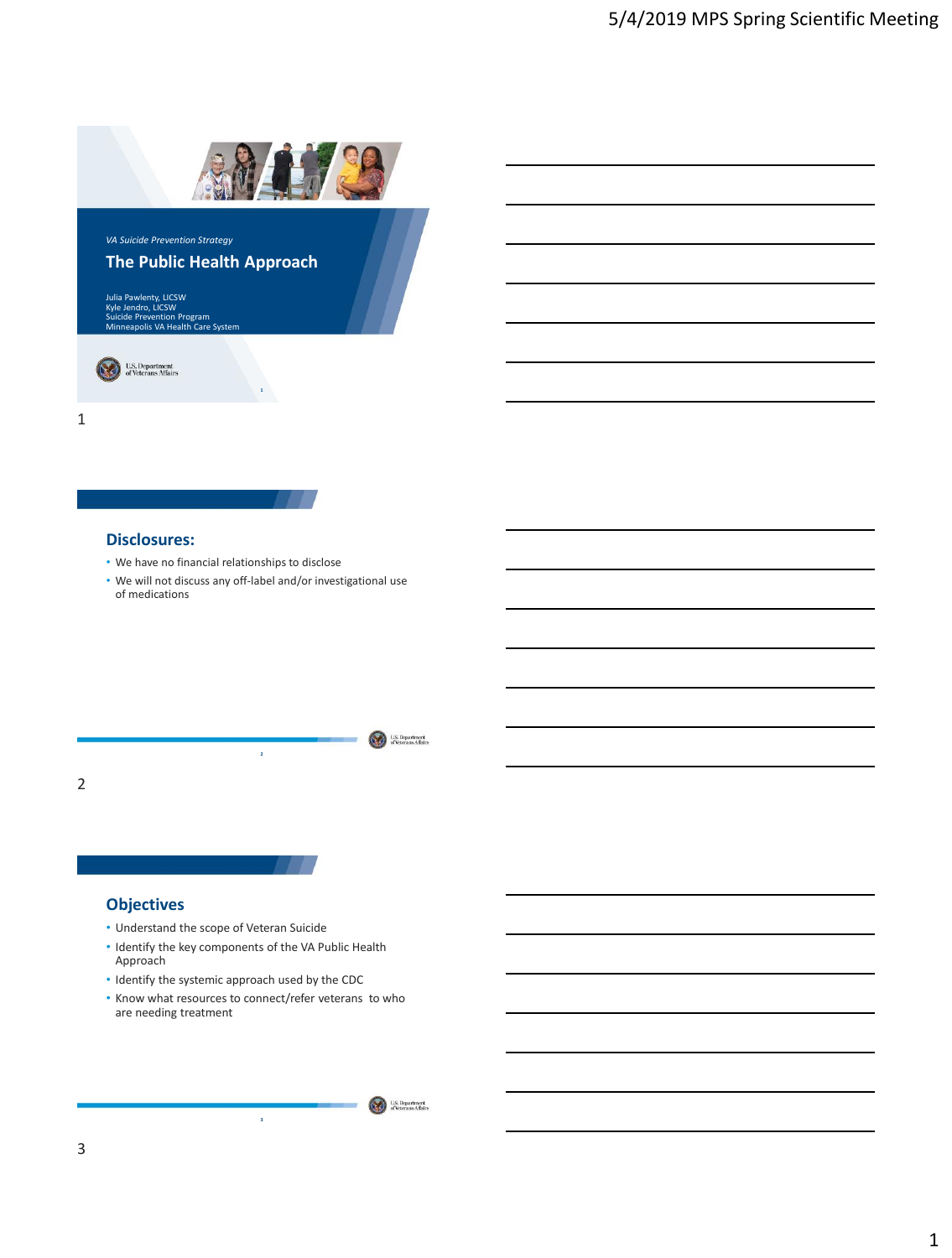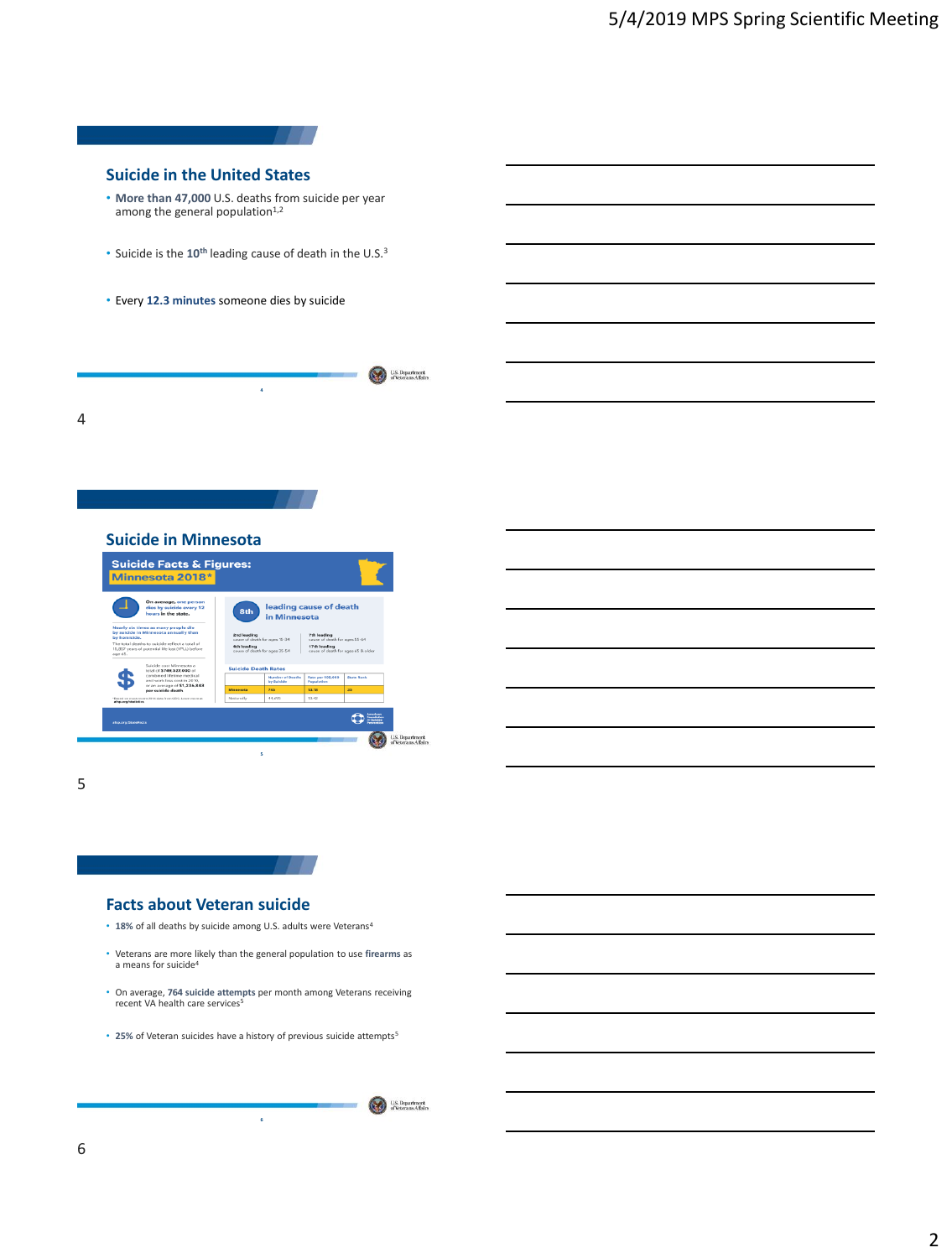

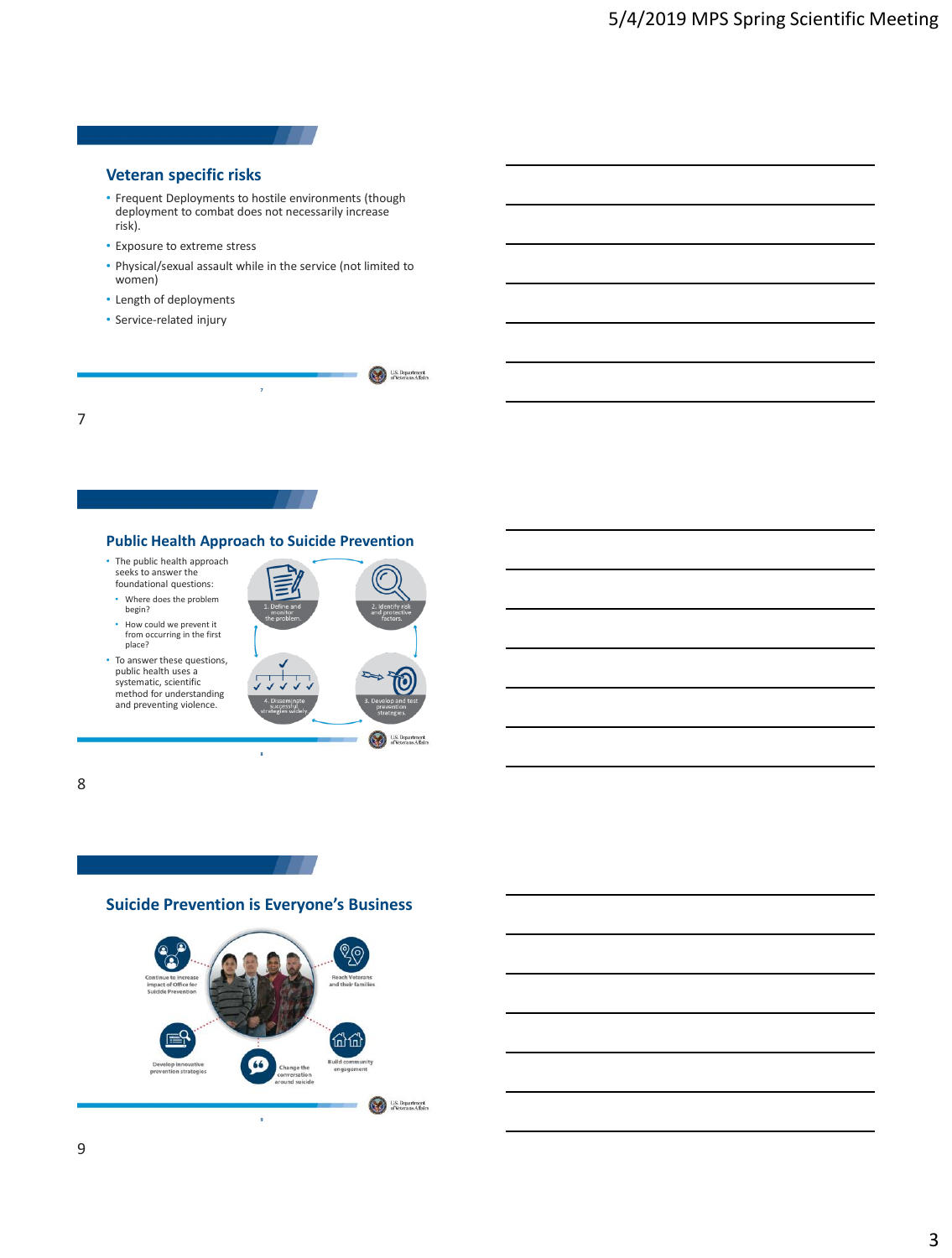

suicide

U.S. Department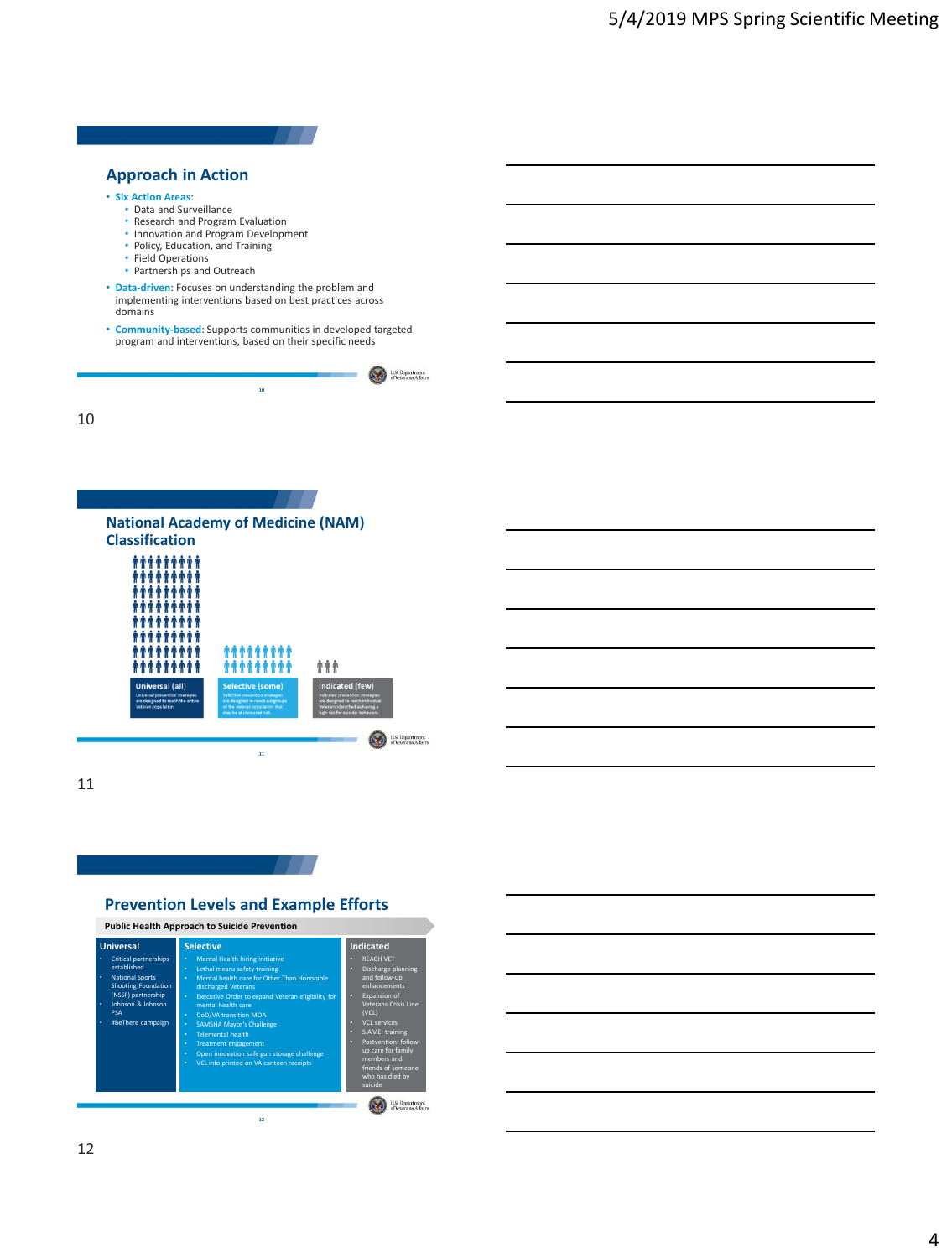

# **That's where you come in.**

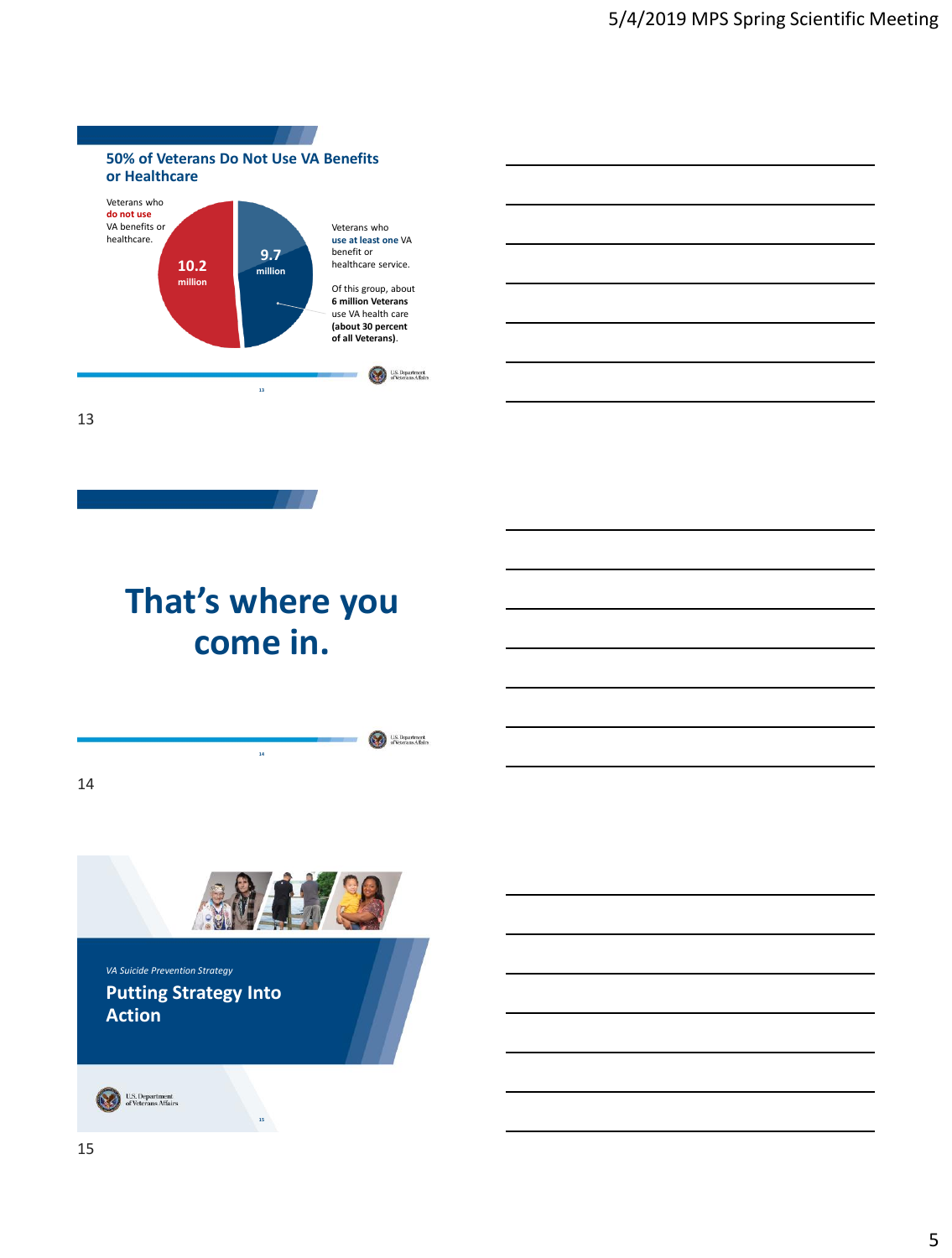## **National Strategy for Preventing Veteran Suicide**

**Goal:** Provide a framework for identifying priorities, organizing efforts, and contributing to a national focus on Veteran suicide prevention over the next decade.

- Aligns with the 2012 National Strategy for Suicide Prevention.
- Consists of 4 strategic directions, 14 goals, and 43 objectives.
- Leverages the public health approach to suicide prevention.
- Focuses on the importance of **collaboration** and **urgency.**





U.S. Department

U.S. Department

16



**17**

**Recreation** 

**16**



17

**Workplace** 



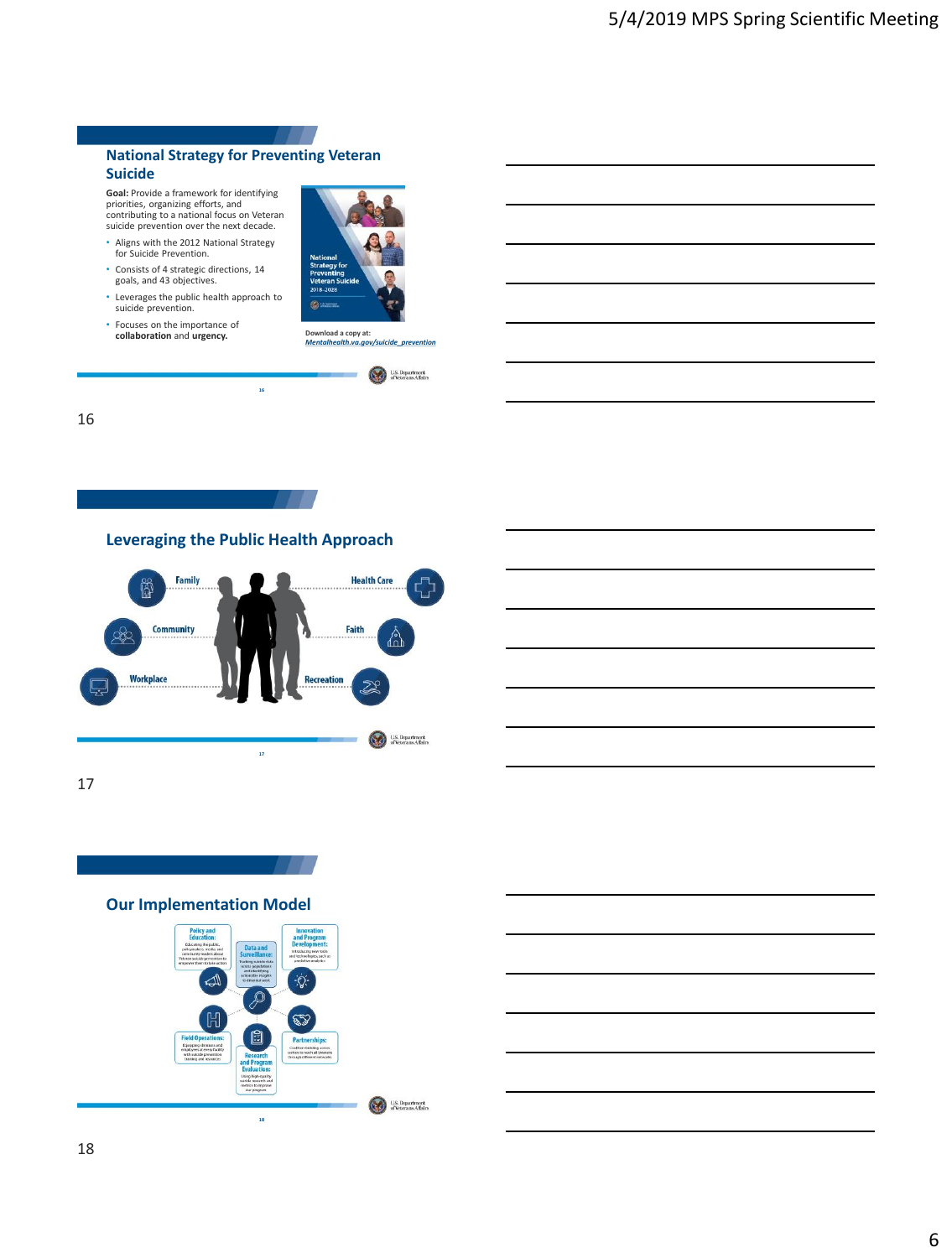| <b>Four Strategic Directions</b><br>This plan describes 14 suicide prevention goals<br>that are organized under four strategic directions: |  |
|--------------------------------------------------------------------------------------------------------------------------------------------|--|
| 1. Healthy and Empowered<br>እነፋ<br>Veterans, Families, and<br><b>Communities</b>                                                           |  |
| <b>2. Clinical and Community</b><br><b>Preventive Services</b>                                                                             |  |
| 3. Treatment, Recovery, and<br><b>Support Services</b>                                                                                     |  |
| 4. Surveillance, Research,<br>∣∻<br>and Evaluation                                                                                         |  |



19



**Clinical and Community Preventive Services** Share resources, training opportunities, interventions, and lethal means safety resources with providers outside VA and with clergy, first responders, law enforcement officials, and community partners.

Treatment, Recovery, and Support Services<br>Work with local emergency departments and hospitals to promote<br>Veteran suicide prevention resources and to ensure continuity of care for<br>all Veterans admitted to an inpatient menta

**Surveillance, Research, and Evaluation**<br>Share the <u>VA National Suicide Data Report</u> and <u>National Strategy for</u><br><u>Preventing Veteran Suicide</u> with community partners.

**20**

U.S. Department

20

Y

 $\mathbb{F}$ 

# **The Results of a Comprehensive Approach:**

• In the community:

- Reduced prejudices leads to a greater likelihood that the person disclose needs and seek help
- Responsible media reduces prejudice and prevents contagion
- A public awareness campaigns raises awareness of the signs/symptoms/risks and where help is available locally
- Training of providers makes it easier to identify the person at risk and
- increases appropriate referrals
- Systems are in place to ensure that the person is referred to and safely transported to the appropriate facility for evaluation • Reducing access to lethal means makes it less likely that the person will
- engage in suicidal behaviors.

**21**

U.S. Department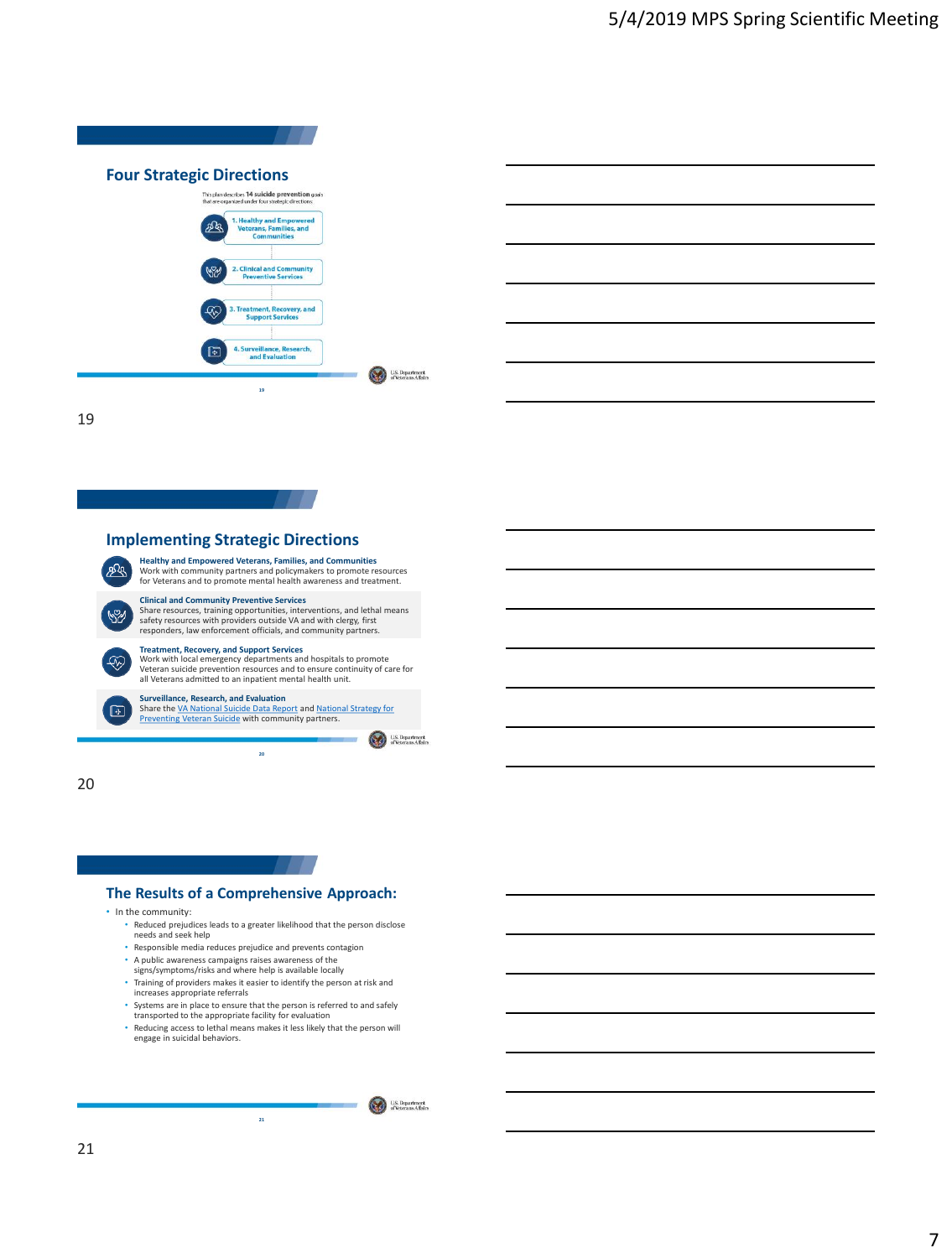# **The Results of a Comprehensive Approach:**

#### • In a providers' work setting:

- Screening improves the likelihood that the person will receive appropriate evaluation and treatment
- Training on recognition of risk and quality of care increases the likelihood of a good outcome
- Increased accuracy of diagnoses
- Improved public health surveillance of identified problems
- Informed policies and practices ensures respectful treatment that promotes<br>healing and recovery<br>• Easy access to mental health care referrals increases the likelihood of a better
- outcome
- Education efforts increase knowledge of the warning signs of suicide risk among the individual and his or her family and/or support network
- Continuous care and improved aftercare leads to better monitoring and follow-up over time

U.S. Department

U.S. Department

**22**

22

# **The Results of a Comprehensive Approach:**

- During a person's engagement in treatment and recovery:
	- Reduced prejudice leads to greater acceptance by family members and friends
	- The availability of high-quality mental health services makes it less likely that problems will recur
	- Sharing information among care providers allows treatment to be better coordinated and collaborative
	- Resources are available to offer social support, resiliency training, problemsolving skills, and other protective factors to the person and support network
	- Education efforts help the person and support network maintain physical, mental, emotional, and spiritual health and well-being
	- Systems are in place to evaluate the effectiveness and efficiency of the interventions provided.

**23**

23

### **Resources for Veterans:**

# • **County Veteran Services Officers (CVSO):**

- Assist veterans and their dependents in applying for VA enrollment and benefits. https://nvf.org/veteran-service-officers/
- 
- **VA Hospital and Community Clinics**
	- Inpatient and outpatient mental health services that support recovery, striving to enable a person to live a meaningful life in the community and achieve his or her full potential.
	- [www.mentalhealth.va.gov](http://www.mentalhealth.va.gov/)
- **Vet Centers**
	- VA community-based centers that provide a range of counseling, outreach, and referral services.

**24**

• [www.vetcenter.va.gov](http://www.vetcenter.va.gov/)

U.S. Department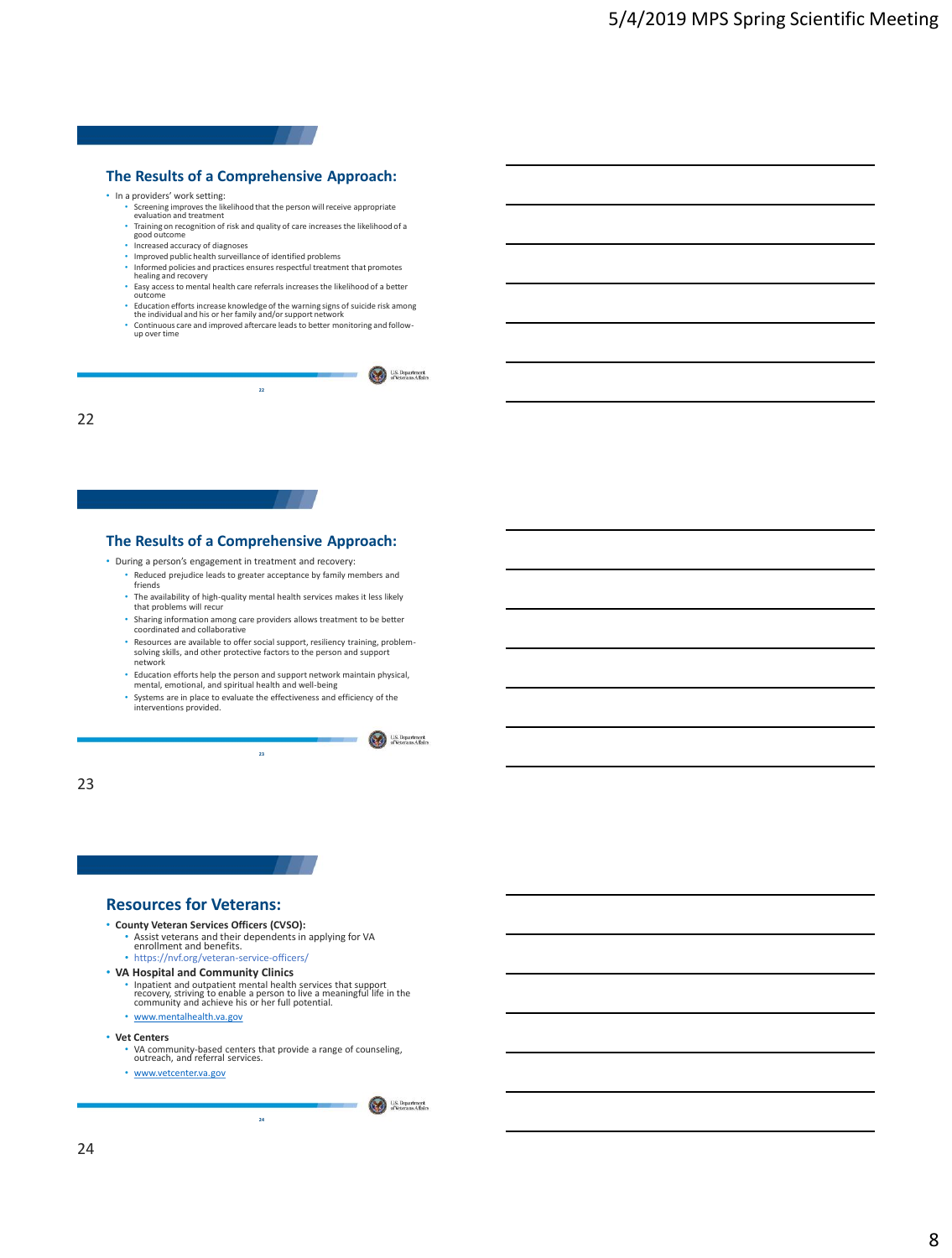